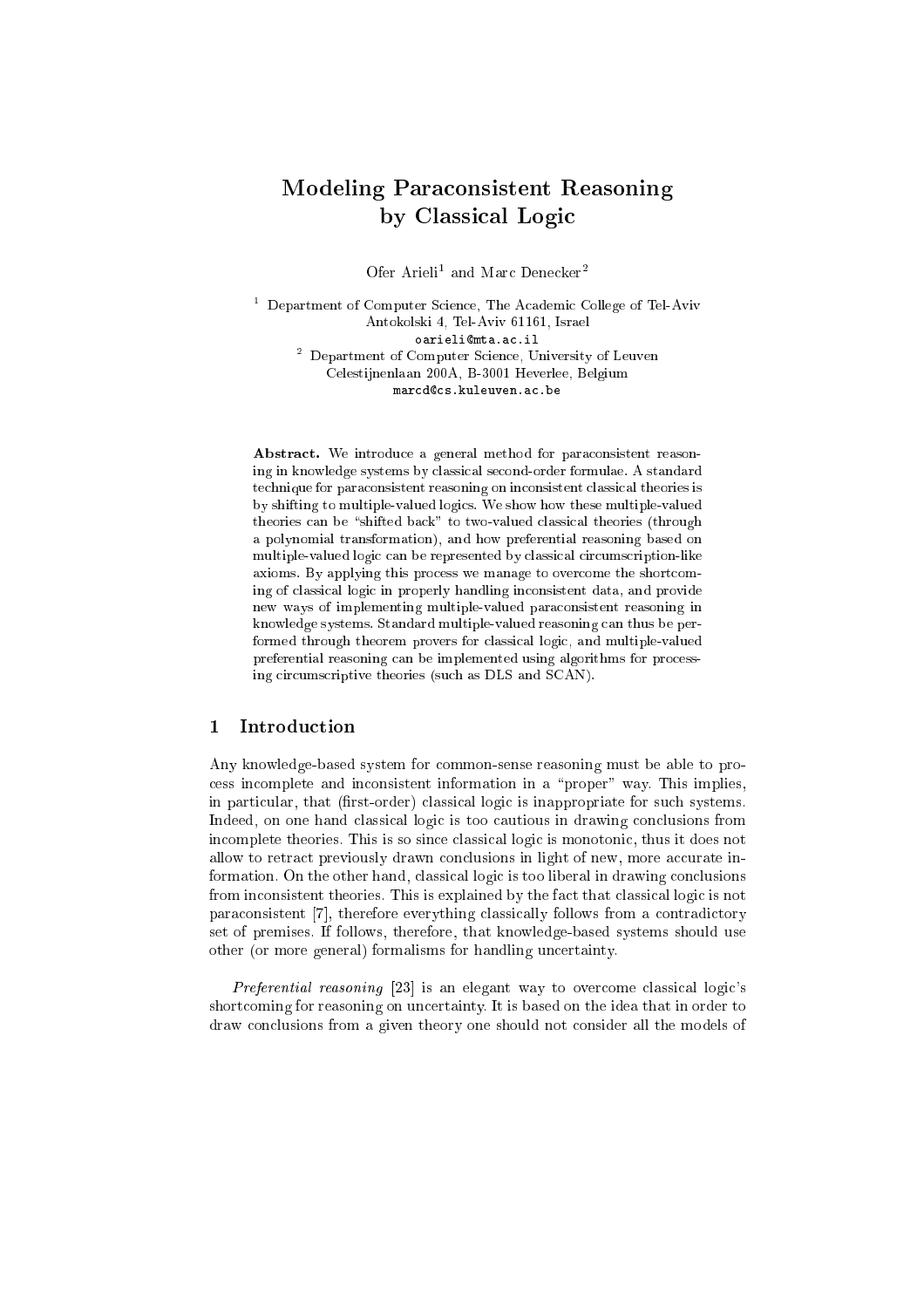#### $\overline{2}$ O Arieli and M Denecker

that theory, but only a subset of *preferred models*. This subset is usually determined according to some preference criterion, which is often defined in terms of partial orders on the spa
e of valuations. This method of preferring some models and disregarding the others yields robust formalisms that allow to draw intuitive on
lusions from partial knowledge.

In the context of classical logic, preferential semantics cannot help to overcome the problem of trivial reasoning with contradictory theories. Indeed, if a ertain theory has no (two-valued) models, then it has no preferred models as well. A useful way of reasoning on contradictory classical theories is therefore by embedding them in multiple-valued logi
s in general, and Belnap's four-valued logic [5,6] in particular (which is the underlying multiple-valued semantics used here). There are several reasons for using this setting. The most important ones for our purposes are the following:

- In the context of four-valued semantics it is possible to define consequence relations that are not degenerated w.r.t. any theory (see, e.g.,  $[1, 2, 6, 20, 21]$ ); the fa
t that every theory has a nonempty set of four-valued models implies that four-valued reasoning may be useful for properly handling in
onsistent theories. As shown e.g. in  $[1, 2]$ , this indeed is the case.
- Analysis of four-valued models can be instructive to pinpoint the causes of the inconsistency and/or the incompleteness of the theory under consideration. (See  $[1, 2, 5, 6]$  for a detailed discussion on this property, as well as some relevant results).

However, Belnap's four-valued logic has its own shortcomings:

- As in classical logic, many theories have too many models, and as a consequence the entailment relation is often too weak. In fact, since Belnap's logic is weaker than classical logic w.r.t. consistent theories, we are even in a worse situation than in classical logic!

A (partial) solution to this problem is by using preferential reasoning in the context of multiple-valued logic (see, e.g.,  $[1-3, 11, 12, 20, 21]$ ).

{ At the omputational level, implementing para
onsistent reasoning based on four-valued semantics poses important challenges. An effective implementation of theorem provers for one of the existing proof systems for Belnap's logic requires a major effort. The problem is even worse in the context of four-valued *preferential* reasoning, for which currently no (implementations of) proof systems are known.

Our goal in this paper is to show a way in whi
h these problems an be avoided (or at least alleviated) altogether. In particular, we present a polynomial transformation ba
k from four-valued theories to two-valued theories su
h that reasoning in preferential four-valued semantics can be implemented by standard theorem proving in two-valued logic. Moreover, preference criteria on fourvalued theories are translated into 'circumscriptive-like" formulae  $[17, 18]$ , and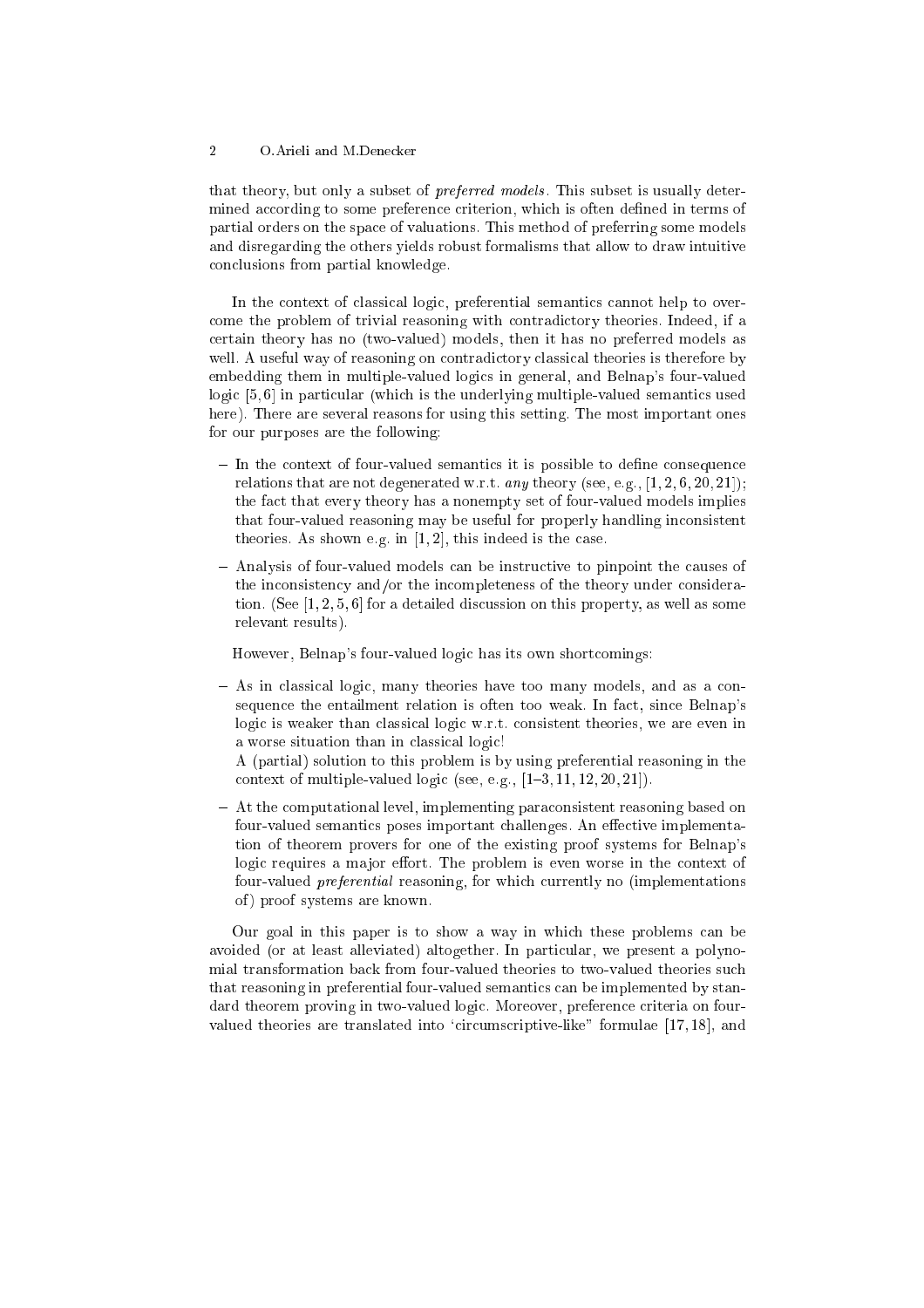thus paraconsistent reasoning may be automatically computed by some specialized methods for ompiling ir
ums
riptive theories (su
h as those des
ribed in  $[10, 22]$ , and incorporated into algorithms such as SCAN  $[19]$  and DLS  $[8, 9]$ , for reducing second-order formulae to their first-order equivalents.<sup>1</sup>

### $\overline{2}$ Preliminaries

#### $2.1$ Preferential reasoning

First we briefly review the basic notions of preferential reasoning [23].

**Definition 2.1.** A preferential model (w.r.t. a language  $\Sigma$ ) is a triple  $\mathcal{M} =$  $(M, \models, <)$ , where M is a set (of semantical objects, sometimes called *states*),  $\models$ is a relation on M - (the satisfact the product of product of preference in the preference of  $\mathbb{R}^n$ *relation*) is a binary relation on the elements of  $M$ .

Most often, the preferen
e relation is a partial order or at least a pre-order (i.e., reflexive and transitive). In this paper this will always be the case.

**Definition 2.2.** Let  $\mathcal{M} = (M, \models, \leq)$  be a preferential model,  $\Gamma$  a set of formulae in a language  $\Sigma$ , and  $m \in M$ . Then m satisfies  $\Gamma$  (notation:  $m \models \Gamma$ ) if  $m \models \gamma$  for every  $\gamma \in \Gamma$ . *m* preferentially satisfies  $\Gamma$  (alternatively, *m* is a  $\leq$ -most preferred model of  $\Gamma$ ) if m satisfies  $\Gamma$ , and for each other  $n \in M$  s.t.  $n \leq m$  and n satisfies , it holds that m n. The set of the set of the set of the set of the set of the elements in M that p is denoted by !(; ).

Now we can define the preferential entailment relations:

**Definition 2.3.** Let  $\mathcal{M} = (M, \models, \leq)$  be a preferential model,  $\Gamma$  a set of formulae in  $\Sigma$ , and  $\psi$  a formula in  $\Sigma$ . We say that  $\psi$  (preferentially) follows from  $\Gamma$  if every element of  $!(\Gamma, \leq)$  satisfies  $\psi$ . We denote this by  $\Gamma \models \leq \psi$ .

The idea that a non-monotonic deduction should be based on some preference criterion that reflects some normality relation among the relevant semantical objects is a very natural one, and may be traced back to  $[17]$ . Furthermore, this approa
h is the semanti
al basis of some well-known general patterns for non-monotonic reasoning, introduced in [13-16], and it is a key concept behind many formalisms for nonmonotonic and paraconsistent reasoning (see, e.g.,  $[1-3,$  $11, 12, 20, 21$ ). Our purpose in this paper is to propose techniques of expressing preferential reasoning by formulae in the underlying language. Next we define the framework for doing so.

 $\frac{1}{4}$  ror a longer version of this paper see [4].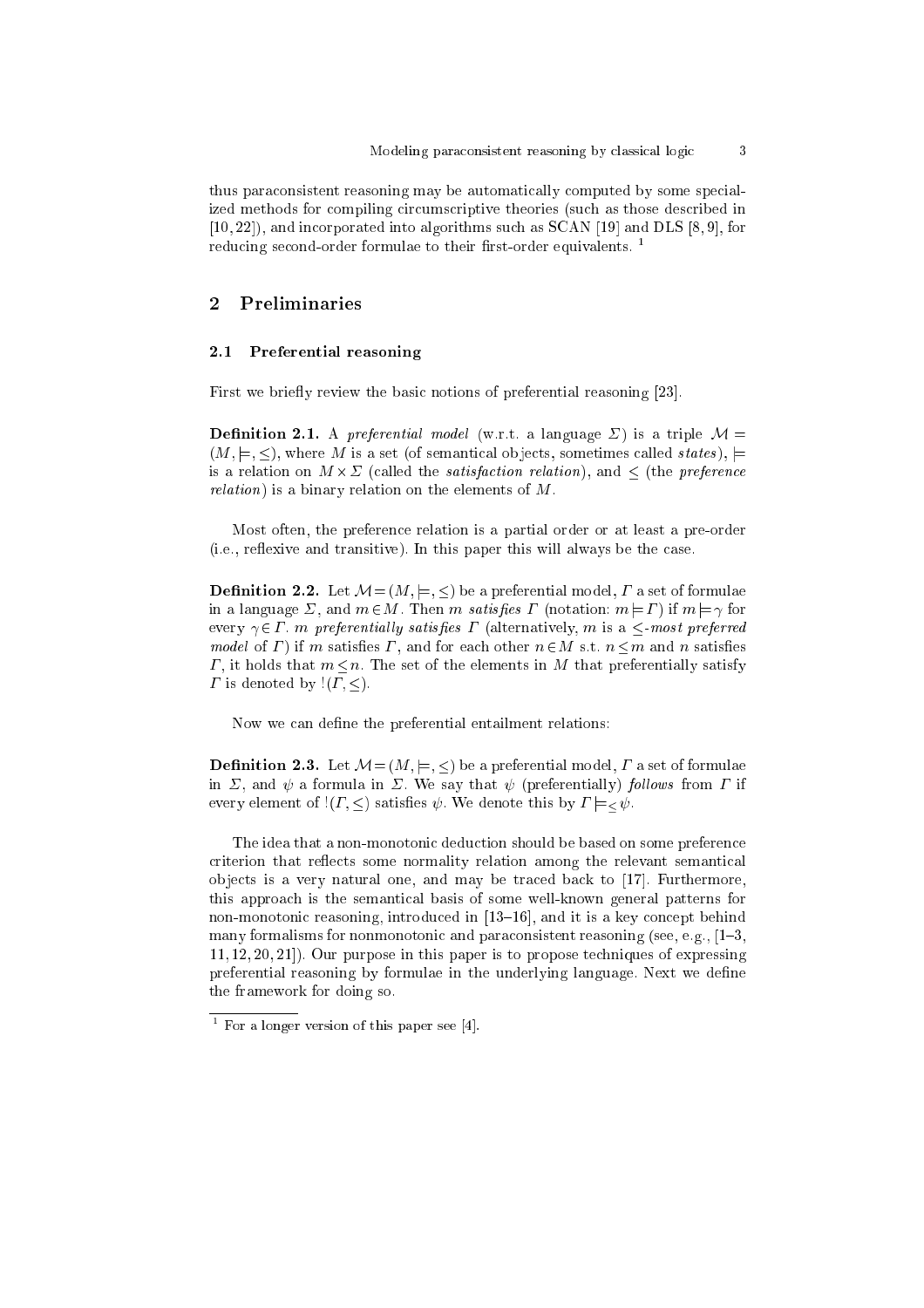### O.Arieli and M.Denecker

## 2.2 The underlying semantical structure

The formalism that we consider here is based on Belnap's four-valued algebraic structure [5, 6], denoted by  $\text{FOUR}$  (Figure 1). This structure is composed of four elements  $FOUR = \{t, f, \perp, \perp\}$ , arranged in the following two lattice structures:

- ${-(FOUR, \leq_t)}$ , in which t is the maximal element, f is the minimal one, and >; ? are two intermediate and in
omparable elements.
- $(FOUR, \leq_k)$ , in which  $\top$  is the maximal element,  $\bot$  is the minimal one, and t; f are two intermediate and in
omparable elements.

Here,  $t$  and  $f$  correspond to the classical truth values. The two other truth values may intuitively be understood as representing different cases of uncertainty: > orresponds to a ontradi
tory knowledge, and ? orresponds to an in
omplete knowledge. This interpretation of the meaning of the truth values will be useful in what follows for modeling paraconsistent reasoning.<sup>2</sup> According to this interpretation, the partial order  $\leq_t$  reflects differences in the amount of truth that each element represents, and the partial order  $\leq_k$  reflects differences in the amount of knowledge that each element exhibits.



Fig. 1.  $FOUR$ 

In what follows we shall denote by  $\wedge$  and  $\vee$  the meet and join operations on  $(FOUR, \leq_t)$ . A negation,  $\neg$ , is a unary operation on  $FOUR$ , defined by  $\neg t = f$ , :f = t, :> = >, and :? = ?. As usual in su
h ases, we take <sup>t</sup> and <sup>&</sup>gt; as the designated elements in  $FOUR$  (i.e., the elements that represent true assertions).

I his was also the original motivation of Belnap when he introduced  $\mathcal{F}\mathcal{O}\mathcal{U}\mathcal{R}$ .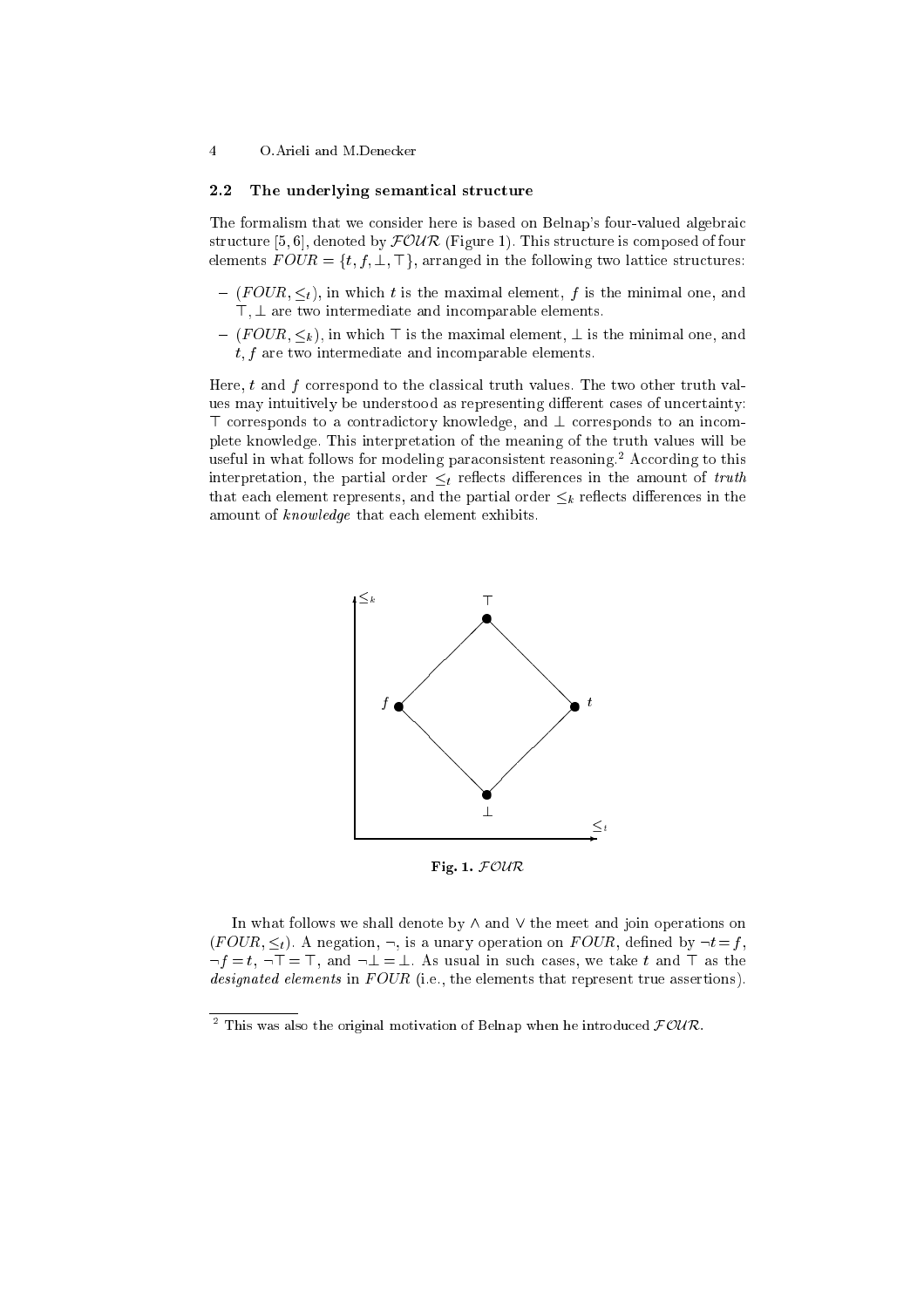In the rest of this paper we denote by  $\Sigma$  a language with a finite alphabet, in which the connectives are  $\vee$ ,  $\wedge$ ,  $\neg$ . These connectives correspond to the operations on FOUR with the same notations.  $\nu$  and  $\mu$  denote arbitrary four-valued *valuations*, i.e., functions that assign a value in  $FOUR$  to every atom in  $\Sigma$ . The extension to complex formulae in  $\Sigma$  is defined in the standard way:  $\nu(\psi \wedge \phi) = glb_{\leq t}(\nu (\psi), \nu (\phi)), \quad \nu (\psi \vee \phi) = lub_{\leq t}(\nu (\psi), \nu (\phi)), \quad \nu (\neg \psi) = \neg \nu (\psi).$ I he space of the four-valued valuations is defloted by  $V$ . A valuation  $\nu \in V$  is a model of a formula  $\psi$  (alternatively,  $\nu$  satisfies  $\psi$ ) if  $\nu(\psi) \in \{t, \top\}$ .  $\nu$  is a model of a set  $\Gamma$  of formulae if  $\nu$  is a model of every  $\psi \in \Gamma$ . The set of the models of  $\Gamma$ 

# 2.3 Four-valued preferential reasoning

is denoted by  $mod(\Gamma)$ .

A natural definition of a consequence relation on  $F\mathcal{OUR}$  is the following:

**Definition 2.4.** Let 1 be a set of formulae and  $\psi$  a formula in 2. Denote  $I \models \psi$ if every four-valued model of  $\Gamma$  is a four-valued model of  $\psi$ .

In  $|2|$  it is shown that  $|\equiv^+$  is a consequence relation in the sense of Tarski [24], i.e., it is reflexive, monotonic, and transitive. It is also shown there that  $\equiv$  is paraconsistent, compact, and has cut-free, sound and complete Hilberttype and Gentzen-type proof systems. However, the fact that  $\models^+$  is a Tarskian consequence relation means, in particular, that it is monotonic, and as such it is "over-cautious" in drawing conclusions from incomplete theories. In what follows we therefore refine the reasoning process by using the techniques discussed above for preferential reasoning. Below are some useful preference criteria.

**Demition 2.5.** [2] Let  $\nu$ ,  $\mu \in V$  . Denote:

- $\nu \leq_k \mu$  if  $\nu(p) \leq_k \mu(p)$  for every atom p.
- $f^*$  if for every at our p, for  $f^*$  for  $f^*$  ,  $f^*$  ,  $f^*$  ,  $f^*$  ,  $f^*$  ,  $f^*$  ,  $f^*$  ,  $f^*$  ,  $f^*$  ,  $f^*$  ,  $f^*$  ,  $f^*$  ,  $f^*$  ,  $f^*$  ,  $f^*$  ,  $f^*$  ,  $f^*$  ,  $f^*$  ,  $f^*$  ,  $f^*$  ,  $f^*$  ,  $f^*$  ,  $f$
- $f^*:=\{f\in\mathbb{R}^n\mid f\in\mathbb{R}^n\mid f\in\mathbb{R}^n\mid f\in\mathbb{R}^n\mid f\in\mathbb{R}^n\mid f\in\mathbb{R}^n\mid f\in\mathbb{R}^n\mid f\in\mathbb{R}^n\mid f\in\mathbb{R}^n\mid f\in\mathbb{R}^n\mid f\in\mathbb{R}^n\mid f\in\mathbb{R}^n\mid f\in\mathbb{R}^n\mid f\in\mathbb{R}^n\mid f\in\mathbb{R}^n\mid f\in\mathbb{R}^n\mid f\in\mathbb$

It is easy to check that  $\leq_k$  is a partial order and  $\leq_{\{\top\}}$ ,  $\leq_{\{\top,\bot\}}$  are pre-orders on  $\nu$  . In what follows we shall write  $\nu \leq_k \mu$  to denote that  $\nu \leq_k \mu$  and  $\mu \not\leq_k \nu$ ; similarly for  $\mathcal{S}$  and  $\mathcal{S}$  and  $\mathcal{S}$  and  $\mathcal{S}$ 

Each one of the preference orders given in Definition 2.5 has its own rationality: according to  $\leq_k$ , for instance, one prefers valuations that reflect as minimal information as reasonably possible. This criterion may as well be viewed as an argumentation for onsisten
y preserving, sin
e as long as one keeps the amount of information (or belief ) as minimal as possible, the tenden
y of getting into conflicts decreases.

The pre-order f>g states <sup>a</sup> somewhat more expli
it preferen
e of in
onsisten
y minimization: it prefers those valuations that minimize the amount of inconsistent assignments. Similarly,  $\leq \{\tau, \pm\}$ , prefers those valuations that are as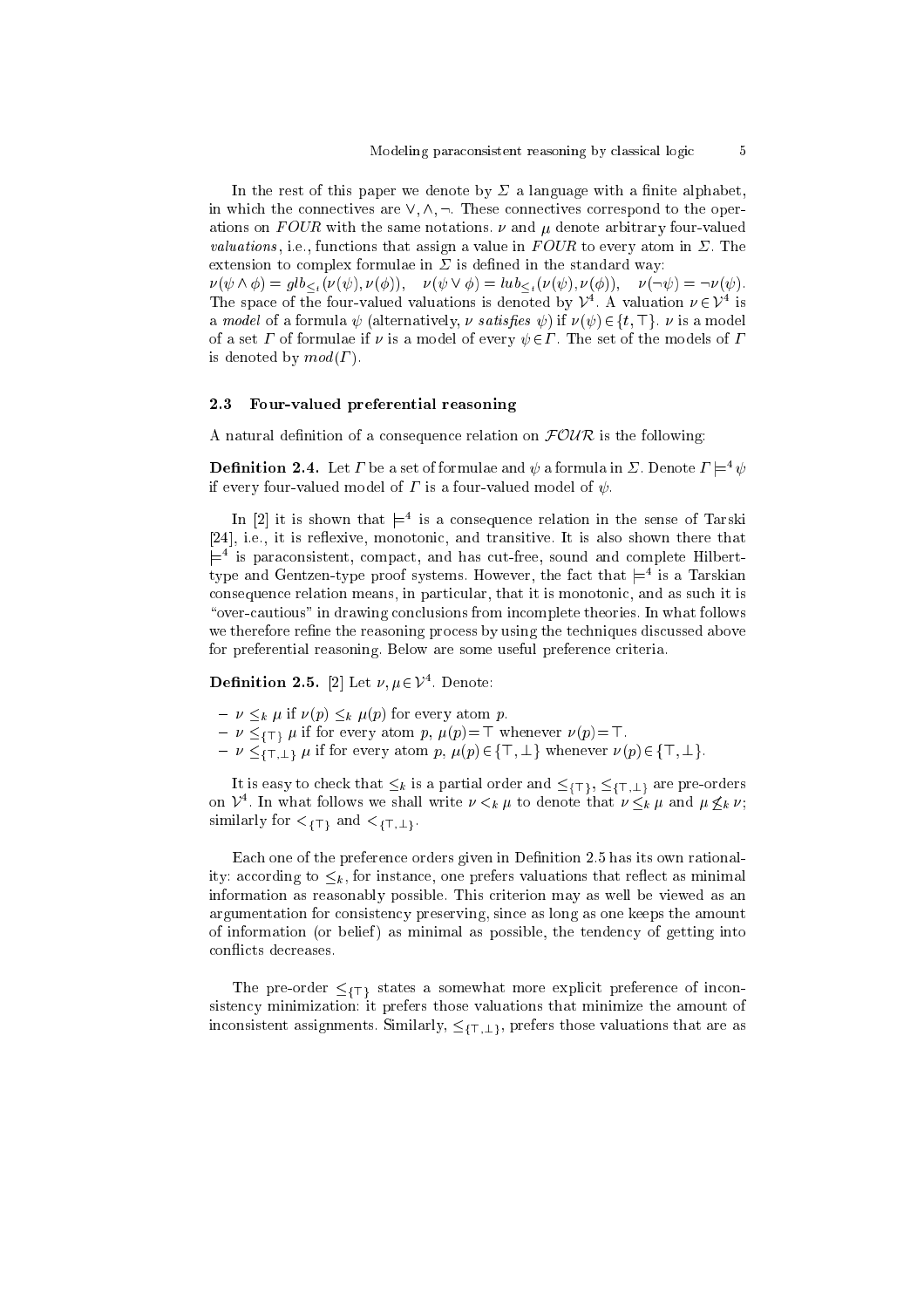lassi
al as possible. I.e., those ones that assign lassi
al truth values whenever possible.

Given a set  $\Gamma$  of formulae in  $\Sigma$ , the minimal elements in  $mod(\Gamma)$  w.r.t.  $\leq_k$ (respectively, w.r.t  $\leq_{\{\top\}}$ , w.r.t.  $\leq_{\{\top, \bot\}}$ ) are called the k-minimal models of  $\Gamma$ (respectively, the most consistent models of  $\Gamma$ , the most classical models of  $\Gamma$ ).

*Example 2.1.* Let  $\Gamma = \{p, \neg p \lor q, \neg q, r \lor q\}$ . The four-valued models of  $\Gamma$  are given in Table 1.

Table 1. The elements in  $mod(\Gamma)$ 

| Model   | 'n | r | Model        | D | a | r |
|---------|----|---|--------------|---|---|---|
| $M_1$   |    |   | $M_6$        |   |   |   |
| $M_2$   |    |   | $M_7$        |   |   |   |
| $M_3$   |    |   | $M_8$        |   |   |   |
| $M_{4}$ |    |   | $M_9$        |   |   |   |
| $M_5$   |    |   | $M_{\rm 10}$ |   |   |   |

The k-minimal models of  $\Gamma$  are  $\{M_1, M_3\}$ , the most consistent ones are  ${M_1, M_3, M_4, M_5}$ , and the most classical ones are  ${M_1, M_4, M_5}$ .

Each one of the preference criteria considered in Definition 2.5 induces a orresponding preferential onsequen
e relation:

**Definition 2.6.** [2] Let  $\Gamma$  be a set of formulae and  $\psi$  a formula in  $\Sigma$ . Denote:

- 
- ${ }^{\prime}I=\vec{k}\,\psi$  if every *k*-minimal model of  $I$  is a model of  $\psi$ .<br>  $-I=\vec{k}_{\perp 1}\,\psi$  if every most consistent model of  $I$  is a model of  $\psi$ .
- $I = I \models_{\{T, \bot\}} \psi$  if every most classical model of  $I$  is a model of  $\psi$ .

*Example 2.2.* Consider again the set  $\Gamma$  of Example 2.1, and let  $\psi = r \vee \neg r$ . Then  $I \models_{\{\top,\top\}} \psi$ , while  $I \not\vDash_k \psi$  and  $I \not\vDash_{\{\top\}} \psi$ .

Clearly, the consequence relations of Definition 2.6 are particular cases of the preferential entailment relations  $\models$ , given in Definition 2.3. It is also easy to see that all of these onsequen
e relations are para
onsistent and have the following properties (see  $[2,3]$  for further details):

1.  $I \vDash_k \psi$  if  $I \vDash \psi$ .

Thus  $\equiv_k$  is a compact representation of  $\equiv$  ; it is sufficient to consider only the  $k$ -minimal models of a given theory in order to simulate reasoning with j=4 .

 $\Delta$ . Denote  $\delta y \models^+$  the two-valued classical consequence relation. If  $I$  is classically consistent and  $\psi$  is a formula in CNF, none of its disjunctions is a tautology,  $then I \models_{\{\top\}} \psi \ yI \models \psi.$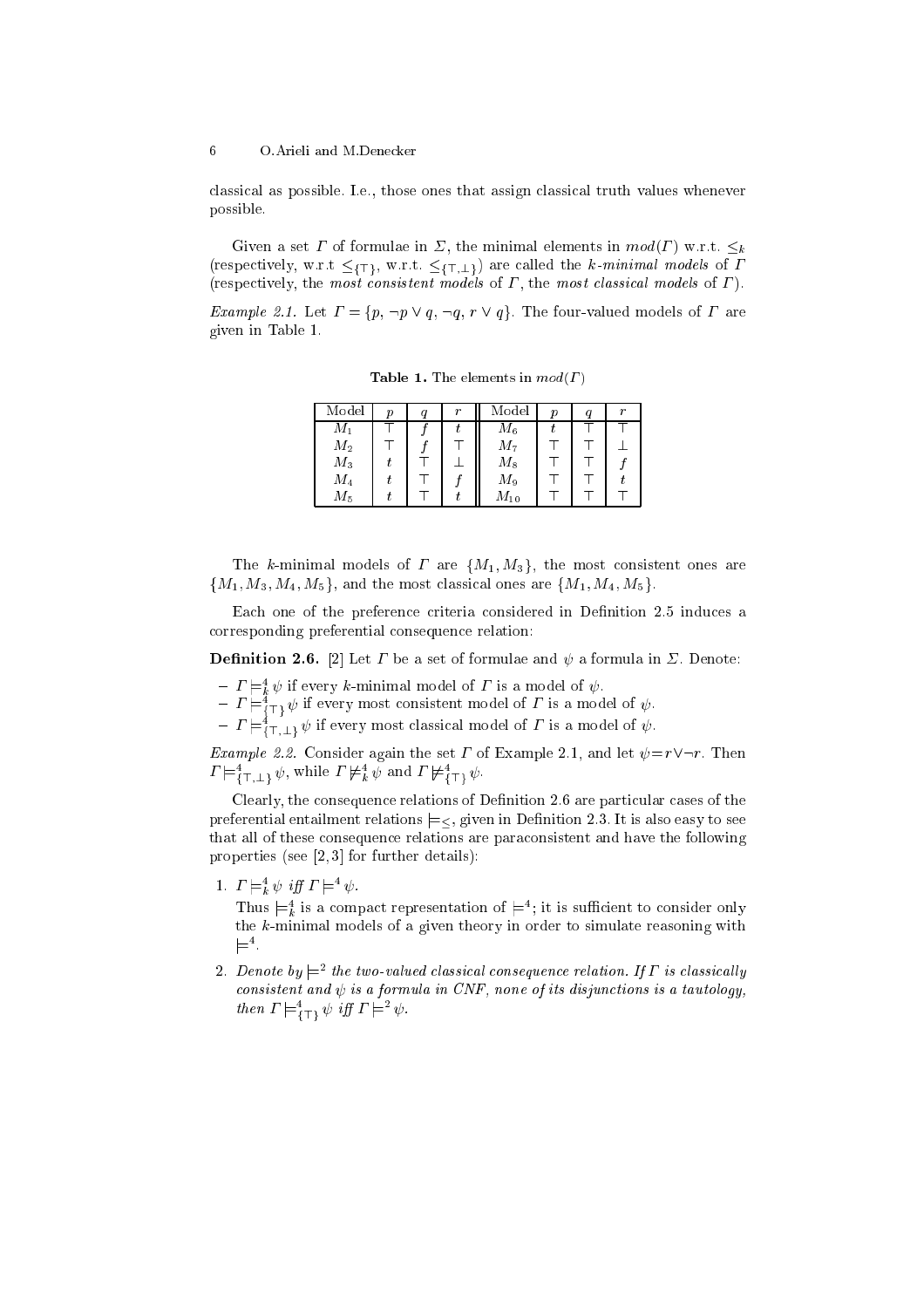3. If I is classically consistent then  $I \models \bar{f}_{\top, \bot} \psi \text{ iff } I \models^{\neg} \psi.$ 

Thus  $\equiv \bar{i}_{\perp}$  is equivalent to classical logic on consistent theories and is nontrivial w.r.t. inconsistent theories in the sense that not all formulas are entailed.

### 3Para
onsistent lassi
al reasoning

This section shows how to simulate paraconsistent reasoning by classical reasoning. We propose a transformation su
h that four-valued entailment for theories can be defined in terms of classical two-valued entailment for the transformed theories. Moreover, we show that four-valued preferential entailment an be de fined in terms of classical entailment for the transformed theories augmented with circumscriptive axioms.

### 3.1 An alternative representation of semantical concepts

The elements of  $FOUR$  can be represented by pairs of components from the two-valued lattice  $({0, 1}, 0 < 1)$  as follows:  $t = (1, 0), f = (0, 1), \top = (1, 1),$  $\blacksquare$  (0,0). In this representation the negation operator is defined in  $\blacksquare$  $\neg(x, y) = (y, x)$ , and the corresponding partial orders in  $\mathcal{FOUR}$  are represented by the following rules: for every  $x_1, x_2, y_1, y_2 \in \{0, 1\},\$ 

> $(x_1, y_1) \leq_t (x_2, y_2)$  iff  $x_1 \leq x_2$  and  $y_1 > y_2$ ;  $(x_1, y_1) \leq_k (x_2, y_2)$  iff  $x_1 \leq x_2$  and  $y_1 \leq y_2$ .

It follows, in particular, that in the representation by pairs of two-valued components, the  $\leq_t$ -meet (i.e., the greatest lower bound w.r.t.  $\leq_t$ ) and the  $\leq_t$ join (i.e., the least upper bound w.r.t.  $\leq_t$ ) in  $\text{FOUR}$  are defined as follows:

$$
(x_1, y_1) \land (x_2, y_2) = (x_1 \land x_2, y_1 \lor y_2).
$$

$$
(x_1, y_1) \lor (x_2, y_2) = (x_1 \lor x_2, y_1 \land y_2),
$$

It is obvious that there is a one-to-one correspondence between four-valued valuations and pairs of two-valued valuations. We shall denote these pairs of twovalued components by  $\nu = (\nu_1, \nu_2)$ . So if, for instance,  $\nu(\psi) = t$ , then  $\nu_1(\psi) = 1$ . and  $\nu_2(\psi) = 0$ .

The preference criteria considered in the previous section may now be reformulated as follows:

Lemma 3.1. Let  $\nu, \mu \in V$  finem.

- { k <sup>i</sup> for every atom p, 1(p)1(p) and 2(p)2(p).
- $f^* = \frac{1}{2}$  if  $f^*$  and  $f^* = \frac{1}{2}$  for every atom p, if  $f^* = \frac{1}{2}$  (p)  $f^* = \frac{1}{2}$  as the  $f^* = \frac{1}{2}$  as the  $f^* = \frac{1}{2}$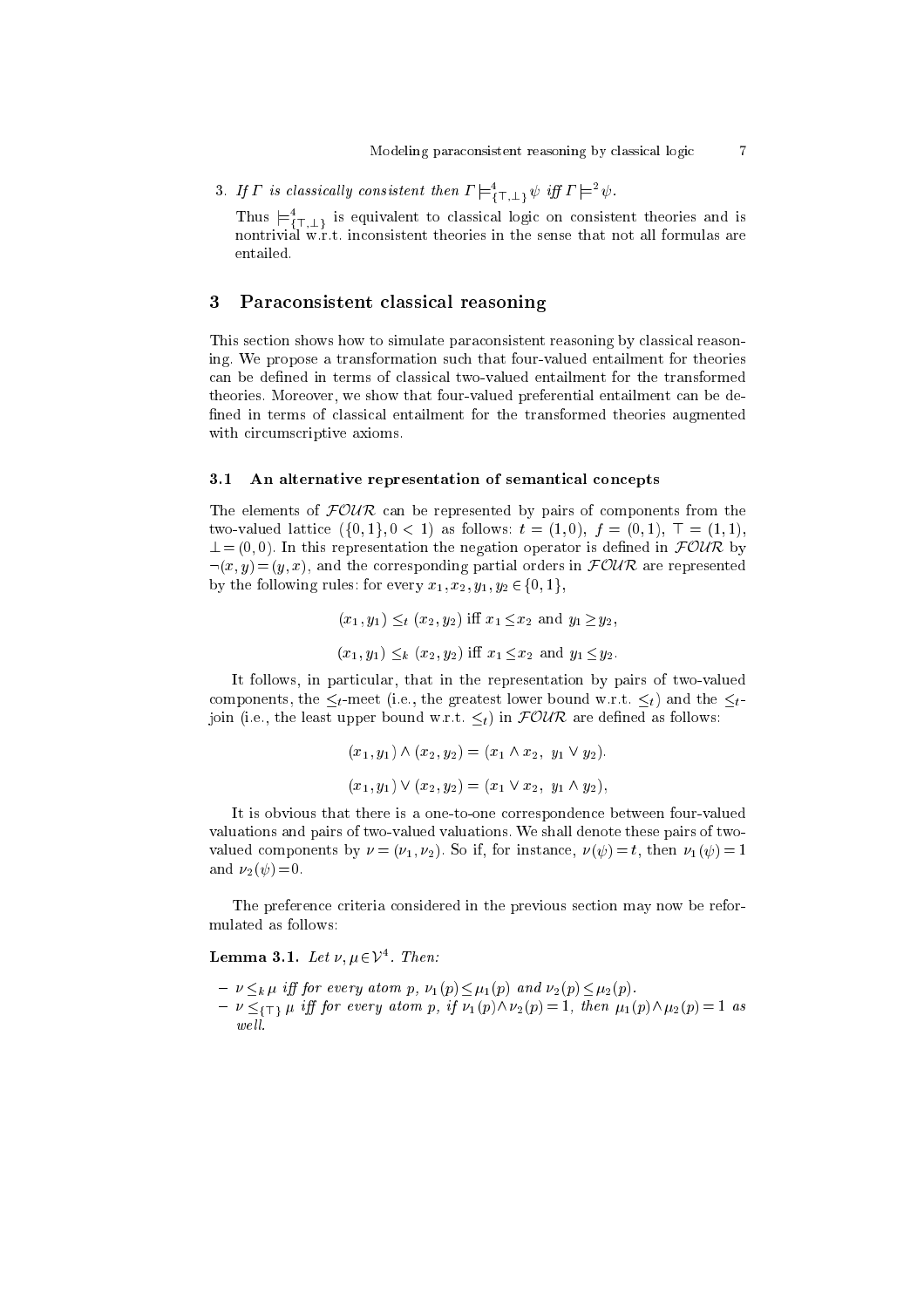#### $\overline{8}$ O.Arieli and M.Denecker

 ${\rm tr}\{ {\rm tr}\{f(x,y)\} = \psi \leq {\rm tr}\{f(x,y)\}$  if  ${\rm tr}\{f(x,y)\}$  atom p, if  ${\rm tr}\{(\psi_1(p)\wedge \psi_2(p))\} \vee {\rm tr}\{(\psi_1(p)\wedge \psi_2(p))= 1$ , then  $(\mu_1(p) \wedge \mu_2(p)) \vee (\neg \mu_1(p) \wedge \neg \mu_2(p))= 1$  as well.

*Proof:* Immediately follows from the corresponding definitions.  $\Box$ 

Given the language  $\varSigma$ , define the language  $\varSigma^+$  based on the alphabet consisting of symbols  $p^+, p^-$  for each atom  $p$  of  $\vartriangle$ . Let  $\psi$  be a formula in  $\vartriangle$ . Denote by  $\psi$  the formula in  $\vartriangle^{\perp}$ , obtained from  $\psi$  by inst translating  $\psi$  to its negation  $\max$  form,  $\psi$  , where the negation operator precedes atomic formulae only),  $\frac{1}{2}$ then substituting every occurrence in  $\psi$  of an atomic formula  $p$  that is not preceded by a negation, by the new predicate symbol  $p\,$  , and replacing every other occurrence of  $p$  in  $\psi$  , together with the negation that precedes it, by the new predicate symbol  $p$  for instance, if  $w = \neg(p \lor \neg q)$ , then  $w = \neg p \land q$ , and so  $\psi = p \quad \wedge q \quad$  Given a theory  $I$  , we shall write  $I$  for the set  $\{\psi \mid \psi \in I\}$ . Note that  $\widehat{\Gamma}$  can be obtained from  $\Gamma$  in a linear time. Moreover, for every  $\Gamma, \widehat{\Gamma}$  is a positive theory, and hen
e it is onsistent.

Given a four-valued valuation  $\nu = (\nu_1, \nu_2), \hat{\nu}$  denotes the two-valued valuation on  $\omega$ +, defined by  $\nu(p+1)=\nu_1(p)$  and  $\nu(p+1)=\nu_2(p)$ . Extensions to complex formulae in  $\omega-$  are defined in the usual way.  $\cdot$ 

**Definition 3.1.** Given a valuation  $\nu = (\nu_1, \nu_2)$ , denote  $\overline{\nu} = (\neg \nu_2, \neg \nu_1)$ .

**Proposition 3.1.**  $\nu(\psi) = (\widehat{\nu}(\widehat{\psi}), \neg \widehat{\overline{\nu}}(\widehat{\psi})).$ 

*Proof:* Let  $\psi$  be the negation normal form of  $\psi$ . Since  $\psi$  and  $\psi$  are logically equivalent in  $\mathcal{F} \cup \mathcal{U} \mathcal{K}$ ,  $\nu(\psi)$  is the same as  $\nu(\psi)$ . The rest of the proof is by an induction on the structure of  $\psi$  :

$$
\psi'=p:\qquad \left(\widehat{\nu}(\widehat{p}), \neg \widehat{\overline{\nu}}(\widehat{p})\right) = \left((\widehat{\nu_1, \nu_2})(p^+), \neg (\neg \widehat{\nu_2, \neg \nu_1})(p^+)\right) = \left(\nu_1(p), \neg \neg \nu_2(p)\right) =
$$

$$
\left(\nu_1(p), \nu_2(p)\right) = \nu(p).
$$

$$
\psi' = \neg p: \qquad (\widehat{\nu}(\widehat{\neg p}), \neg \widehat{\overline{\nu}}(\widehat{\neg p})) = ((\widehat{\nu_1, \nu_2})(p^-), \neg (\widehat{\nu_2, \neg \nu_1})(p^-)) =
$$
  

$$
(\nu_2(p), \neg \neg \nu_1(p)) = (\nu_2(p), \nu_1(p)) = \neg (\nu_1(p), \nu_2(p)) = \neg \nu(p) = \nu(\neg p).
$$

$$
\psi' = \phi_1 \vee \phi_2: \ \nu(\phi_1 \vee \phi_2) = \nu(\phi_1) \vee \nu(\phi_2) = (\widehat{\nu}(\widehat{\phi_1}), \neg \widehat{\overline{\nu}}(\widehat{\phi_1})) \vee (\widehat{\nu}(\widehat{\phi_2}), \neg \widehat{\overline{\nu}}(\widehat{\phi_2})) =
$$

$$
(\widehat{\nu}(\widehat{\phi_1}) \vee \widehat{\nu}(\widehat{\phi_2}), \neg \widehat{\overline{\nu}}(\widehat{\phi_1}) \wedge \neg \widehat{\overline{\nu}}(\widehat{\phi_2})) = (\widehat{\nu}(\widehat{\phi_1} \vee \widehat{\phi_2}), \neg (\widehat{\overline{\nu}}(\widehat{\phi_1}) \vee \widehat{\overline{\nu}}(\widehat{\phi_2}))) =
$$

$$
(\widehat{\nu}(\widehat{\phi_1} \vee \widehat{\phi_2}), \neg \widehat{\overline{\nu}}(\widehat{\phi_1} \vee \widehat{\phi_2})) = (\widehat{\nu}(\widehat{\phi_1} \vee \widehat{\phi_2}), \neg \widehat{\overline{\nu}}(\widehat{\phi_1} \vee \widehat{\phi_2})).
$$

The case  $\psi' = \phi_1 \wedge \phi_2$  is similar to that of  $\phi_1 \vee \phi_2$ .

It is easy to verify that as in the two-valued case, also in  $\mathcal{F} \mathcal{O} \mathcal{U} \mathcal{K}$   $\psi$  and  $\psi$  are logi
ally equivalent.

 $^\circ$  Clearly, the converse construction is also possible: every two-valued valuation  $\nu$  on  $\Sigma^+$  corresponds to a unique four-valued valuation  $\nu$  on  $\Sigma$  defined, for every atom  $p, \text{ by } \nu \cdot (p) = (\nu(p \cdot), \nu(p \cdot)).$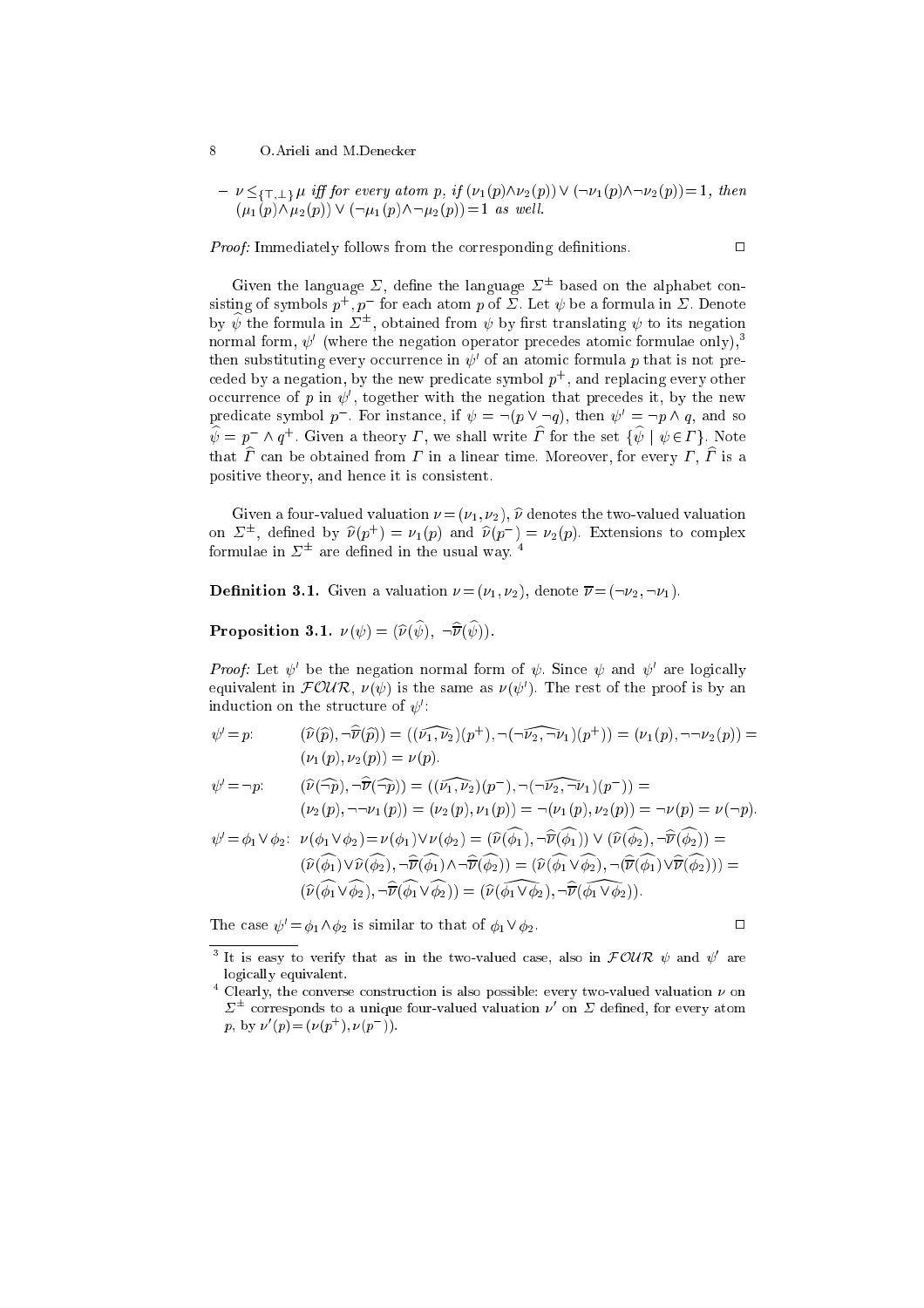### 3.2 Simulating (preferential) four-valued reasoning by classical logic

In what follows we use the pairwise representations, onsidered in the previous se
tion, for the following goals:

- 1. Showing that four-valued reasoning an be simulated by lassi
al reasoning,
- 2. Constructing circumscriptive formulae for defining four-valued preferential reasoning.

For item  $(1)$  above we first need the following lemma:

**Lemma 3.2.** For every four-valued valuation  $\nu$  and a formula  $\psi$  in  $\Sigma$ ,  $\nu(\psi)$  is designated iff  $\widehat{\nu}(\widehat{\psi})=1$ .

*Proof:*  $\nu(\psi)$  is designated iff  $\nu_1(\psi) = 1$ , iff (Proposition 3.1)  $\hat{\nu}(\hat{\psi}) = 1$ .

The following result is an immediate orollary of Lemma 3.2:

# I neorem  $\mathfrak{g}$ .i.  $\mathfrak{l} \equiv w \mathfrak{m} \mathfrak{l} \equiv w$ .

It follows, therefore, that four-valued reasoning may be implemented by twovalued theorem provers. Moreover, since  $\hat{\Gamma}$  is obtained from  $\Gamma$  in a polynomial time, the theorem above shows that four-valued entailment in the ontext of Belnap's logic is polynomially reducible to the classical entailment.

Another immediate onsequen
e of this theorem is the next well-known result:

**Corollary 3.1.** In the language without negations,  $I \models \psi$  iff  $I \models \psi$ .

We turn now to the preferential case. To extend the above technique to deal with preferential four-valued reasoning, we must express that the encoded fourvalued interpretation is minimal with respect to a preference relation  $\leq$ . This can be accomplished by introducing a circumscription axiom. The proviso is that we are able to express the preference relation  $\leq$  objectively, by a formula  $\Psi_{\leq}$ . The first point to check out is therefore how to express a semantical preference relation  $\leq$  in an axiom.

Let  $p = \{p_1, \ldots, p_n\}$  be the set symbols of our language  $\omega$ , and let  $p -$  be the set of symbols  $\{p_1^-, p_1^-, \ldots, p_n^-, p_n^-\}$ . To be able to express for two valuations = (1; 2) and = (1; 2) that by one formula, we introdu
e new symbols  $\bm{q}$  as renaming of the symbols of  $\bm{p}$ , with  $(\bm{p} - \nu; \bm{q} - \mu)$ , we denote the two-valued interpretation that interprets symbols  $p_i$  as  $\nu_1(p),\ p_i$  as  $\nu_2(p),\ q_i$ as  $\mu_1(p)$  and  $q_i$  as  $\mu_2(p)$  for every  $1 \leq i \leq n$ .

**Definition 3.2.** A preferential order  $\leq$  is represented by a formula  $\nu_{\leq} (p^{\perp},q^{\perp})$ If for every four-valued valuations  $\nu$  and  $\mu$  we have that  $\nu < \mu$  in ( $p - \nu$ ,  $q - \mu$ ) satisfies  $\nu < (p - q -)$ .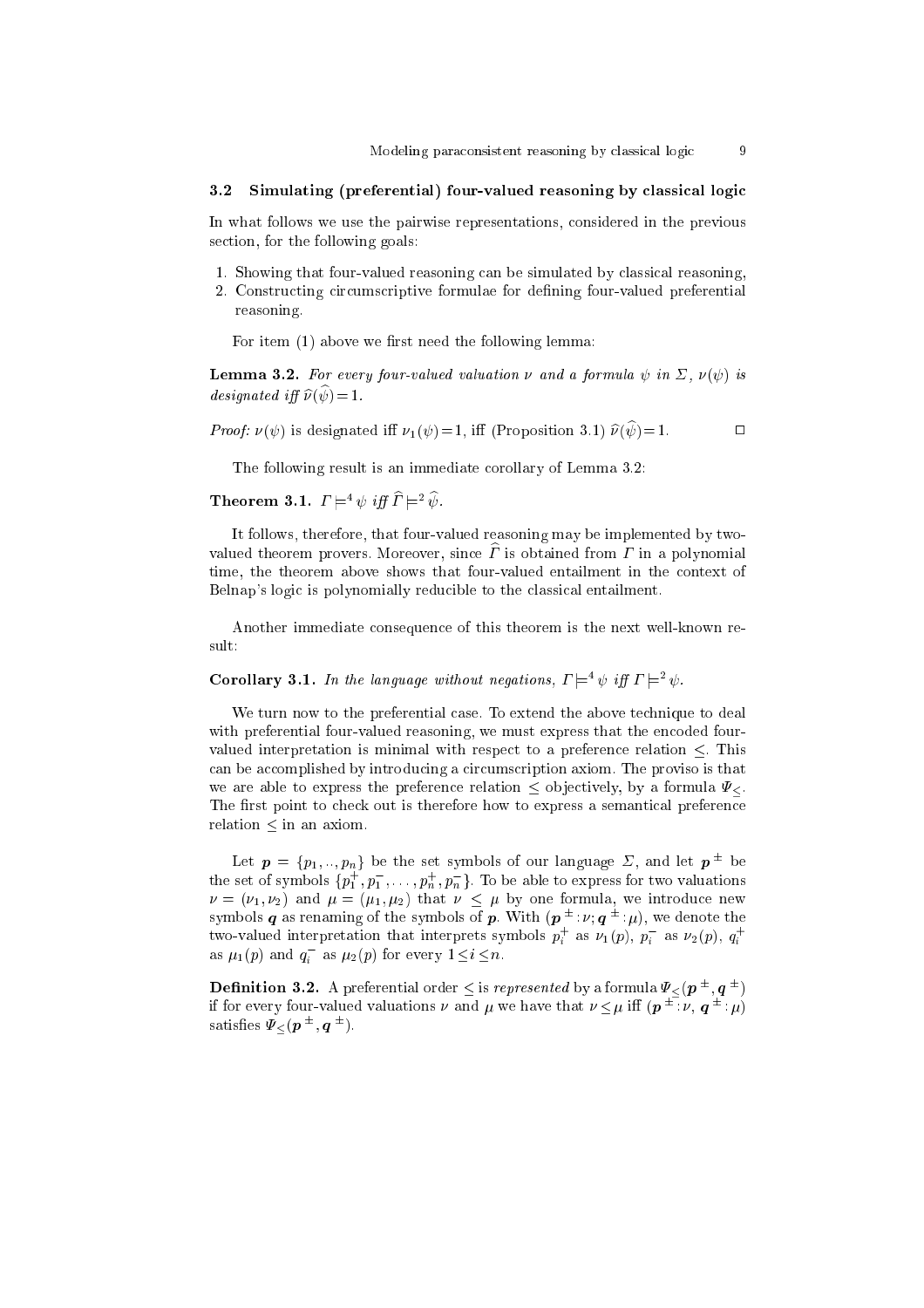#### $1<sub>0</sub>$ 10 O.Arieli and M.Dene
ker

Given a formula  $\psi$  of  $\varSigma$ , denote by  $\psi(\boldsymbol{P}^{\perp})$  the formula that is obtained by substituting symbols  $F = 10$ f symbols  $p = \text{m } w$ .

**Proposition 3.2.** Let  $\Psi \lt (p^-, P^+)$  be a formula that represents a preferential order  $\leq$ . Then  $\nu$  is a  $\leq$  most preferred model of  $\psi$  (that is,  $\nu \in \{(\{\psi\}, \leq)\}\$ iff  $\widehat{\nu}$ satisfies  $\hat{\psi}$  and the following formula:

$$
\mathsf{Circ}_{\leq}(\mathbf{p}^{\pm}) = \forall (\mathbf{P}^{\pm}) \{ \hat{\psi}(\mathbf{P}^{\pm}) \rightarrow (\Psi_{\leq}(\mathbf{P}^{\pm}, \mathbf{p}^{\pm}) \rightarrow \Psi_{\leq}(\mathbf{p}^{\pm}, \mathbf{P}^{\pm})) \}.
$$

*Proof:* By Corollary 3.2,  $\nu$  is a model of  $\psi$  iff  $\hat{\nu}$  satisfies  $\hat{\psi}$ . It remains to show that the fact that the satisfact  $\sim$  that is a new substitution for assuring the substitution for assumption  $\sim$ that  $\nu$  is a  $\le$ -minimal element in the set  $mod(\psi)$  of the models of  $\psi$ . Indeed,  $\widehat{\nu}$ satisfies containing the containing term in the satisfies and for which  $\mathbf{r}^* = \mathbf{r}$  is isomorphic to the satisfies of  $\mathbf{r}^* = \mathbf{r}$  is in the satisfies of  $\mathbf{r}^* = \mathbf{r}$  is in the satisfies of  $\mathbf{r}^* = \mathbf{r$ also true that  $\nu \leq \mu$ . Thus, for every  $\mu \in mod(\psi)$ , we have that  $(\mu \leq \nu) \to (\nu \leq \mu)$ (alternatively, there is no  $\mu \in mod(\psi)$  s.t.  $\mu < \nu$ ). I.e.,  $\nu \in \psi, \leq$ ).

*Note 3.1.* Denote the formula  $\bigwedge_{i=1}^{n} ((p_i^+ = P_i^+) \wedge (p_i^- = P_i^-))$  by  $p^{\pm} = \mathbf{P}^{\pm,5}$ and let  $\Psi$ <sub><</sub>( $F =$ ,  $p =$ ) be the following formula:  $\Psi$  <( $F =$ ,  $p =$ )  $\wedge \neg \Psi$  <( $p =$ ,  $F =$ ). Then:

a) The formula Circ $\langle p - \rangle$  of Proposition 3.2 may be rewritten as follows:

$$
\forall (\boldsymbol{P}^{\,\pm})\,\{\;\widehat{\psi}(\boldsymbol{P}^{\,\pm})\;\rightarrow\;\neg\Psi_{<}(\boldsymbol{P}^{\,\pm},\boldsymbol{p}^{\,\pm})\;\}
$$

b) in case that  $\leq$  is a partial order,  $\mathsf{Circ}\langle (\bm{p}^{\pm})\rangle$  can be rewritten as follows:

$$
\forall (\boldsymbol{P}^{\,\pm}) \, \{ \,[ \, \widehat{\psi}(\boldsymbol{P}^{\,\pm}) \wedge \varPsi_{\leq}(\boldsymbol{P}^{\,\pm},\boldsymbol{p}^{\,\pm}) \,] \rightarrow \boldsymbol{p}^{\,\pm} = \boldsymbol{P}^{\,\pm} \, \}
$$

The following theorem is an immediate orollary of Proposition 3.2:

Theorem 3.2. Let  $\alpha$  set of the andaly in the formula in . Let  $\alpha$  in . Let  $\alpha$  in . Let the formula given in Proposition 3.2 for a preferential relation  $\leq$ . Then  $\Gamma \models < \psi$  $\iota_H$   $\iota$   $\cup$  Lirc $\lt \models^-\psi$ .

Proposition 3.2 gives a general characterization in terms of "formula circumscription" [18] of the preferred models of a given theory: given a preferential relation  $\leq$ , in order to express  $\leq$ -preferential satisfaction of a theory, one should rst formulate a orresponding formula that represents , and then integrate with Cir as in Proposition 3.2. Again, this an be done in <sup>a</sup> polynomial time.

Next we define formulae that represent the preferential relations considered above.

**Definition 3.3.** In what follows we shall write  $x \leq y$  for  $x \to y$ , and  $x \prec y$  for  $(x \rightarrow y) \land \neg (y \rightarrow x).$ 

In the context of two-valued logic,  $p = q$  denotes  $\forall x. p(x) \leftrightarrow q(x)$ .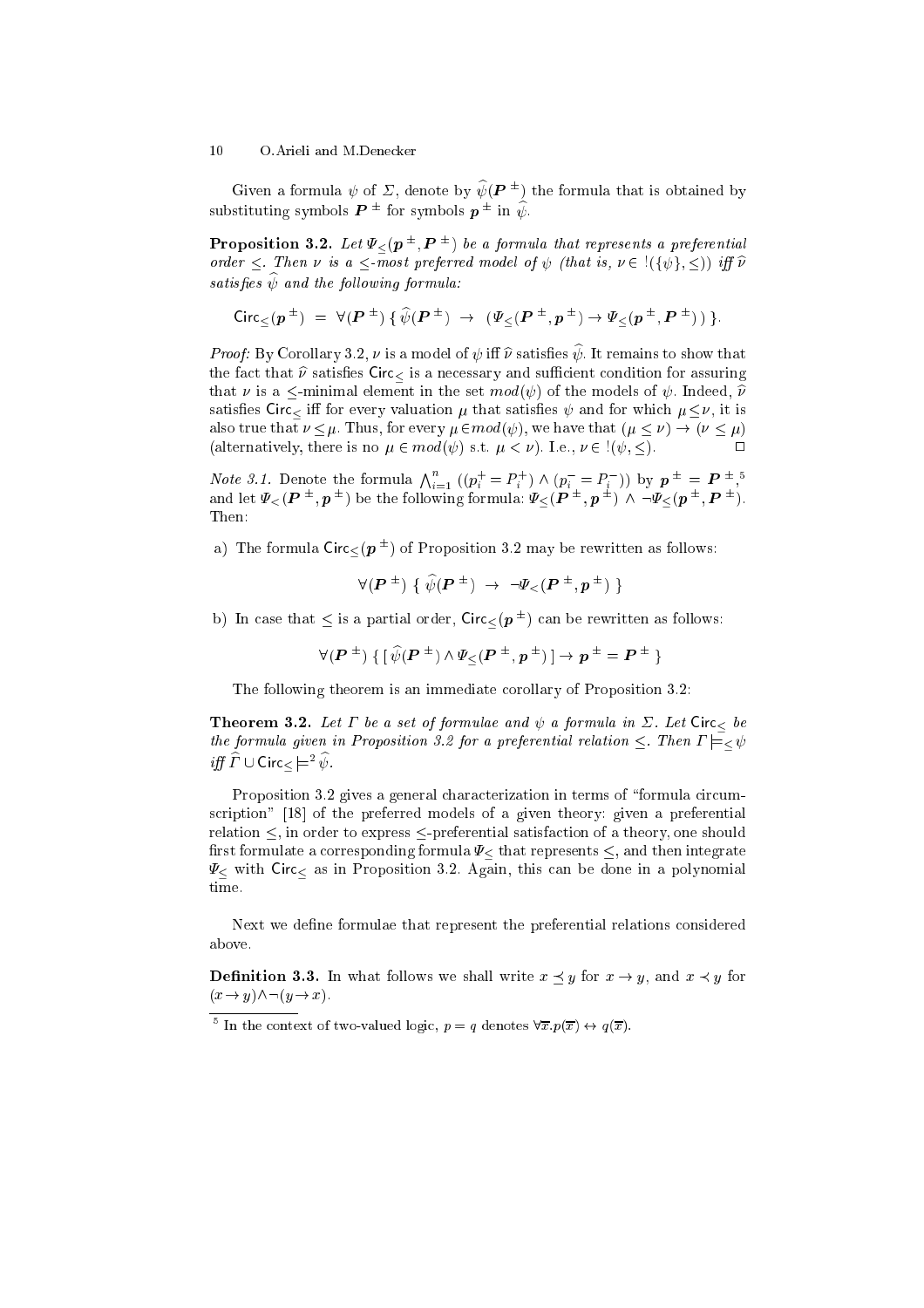**Lemma 3.3.** Let n be the number of different atomic formulae in  $\Sigma$ . Then:

a) The preferential relation  $\leq_k$  is represented by the following formula:

$$
\Psi_{\leq_k}(\mathbf{p}^{\pm}, \mathbf{P}^{\pm}) = \bigwedge_{i=1}^n ((p_i^+ \leq P_i^+) \wedge (p_i^- \leq P_i^-))
$$

b) The preference relation  $\ge$  is represented by the following formula:

$$
\Psi_{\leq {\{\top\}}}(\boldsymbol{p}^{\pm},\boldsymbol{P}^{\pm})\ =\ \bigwedge_{i=1}^n\ ({(p_i^+\wedge p_i^-)}\ \preceq\ ({P_i^+\wedge P_i^-}))
$$

c) The preferential relation  $\leq_{\{\top,\bot\}}$  is represented by the following formula:

$$
\Psi_{\leq \{\top\}}(\mathbf{p}^{\pm}, \mathbf{P}^{\pm}) = \bigwedge_{i=1}^{n} (((p_i^+ \wedge p_i^-) \vee (\neg p_i^+ \wedge \neg p_i^-)) \preceq ((P_i^+ \wedge P_i^-) \vee (\neg P_i^+ \wedge \neg P_i^-)))
$$

Proof: We show only part (a); the proof of the other parts is similar.

$$
\nu \leq_k \mu \iff \forall 1 \leq i \leq n \quad \nu(p_i) \leq_k \mu(p_i)
$$
  
\n
$$
\iff \forall 1 \leq i \leq n \quad \nu_1(p_i) \leq \mu_1(p_i) \text{ and } \nu_2(p_i) \leq \mu_2(p_i)
$$
  
\n
$$
\iff (\mathbf{p}^{\pm} : \nu, \mathbf{P}^{\pm} : \mu) \text{ satisfies } \bigwedge_{i=1}^n ((p_i^+ \leq P_i^+) \land (p_i^- \leq P_i^-))
$$
  
\n
$$
\iff (\mathbf{p}^{\pm} : \nu, \mathbf{P}^{\pm} : \mu) \text{ satisfies } \Psi_{\leq_k}(\mathbf{p}^{\pm}, \mathbf{P}^{\pm}).
$$

By Proposition 3.2, Lemma 3.3(a), and Note 3.1(b), we have the following orollary:

**Corollary 3.2.** A valuation  $\nu = (\nu_1, \nu_2)$  is a k-minimal model of  $\psi$  iff  $\hat{\nu}$  satisfies  $\psi$  and Circ $\lt_k(\mathbf{p}^\perp)$ , where Circ $\lt_k(\mathbf{p}^\perp)$  is the following formula:

$$
\forall (\boldsymbol{P}^{\pm}) \{ \left[ \widehat{\psi}(\boldsymbol{P}^{\pm}) \wedge \bigwedge_{i=1}^{n} ((P_{i}^{+} \preceq p_{i}^{+}) \wedge (P_{i}^{-} \preceq p_{i}^{-})) \right] \rightarrow \left[ \bigwedge_{i=1}^{n} ((P_{i}^{+} = p_{i}^{+}) \wedge (P_{i}^{-} = p_{i}^{-})) \right] \}
$$

As in Corollary 3.2, the most consistent models and the most classical models of a given theory can be represented by formulae of the form  $\mathsf{Circ}_{\{\tau\}}(\bm{p}^-)$  and Circ $\langle \{r_{i+1}\}(\bm{p}^{\perp}),\}$  obtained by respectively integrating the formulae given in parts (b) and  $(c)$  of Lemma 3.3 with Circ $\lt$ , given in Proposition 3.2.

In the remaining of this section we consider a uniform way of representing Circ $\zeta_{\tau}$ ,  $(p+1)$ , Circ $\zeta_{\tau}$ ,  $(p+1)$ , and some other formulae that correspond to preferential description components  $\equiv$  {  $\pm$   $\gamma$   $\equiv$   $\pm$   $\gamma$   $\equiv$   $\gamma$   $\equiv$   $\gamma$   $\equiv$   $\gamma$   $\equiv$   $\gamma$  components and order relation < on F OUR by x < <sup>y</sup> <sup>i</sup> <sup>x</sup> <sup>62</sup> while <sup>y</sup> <sup>2</sup> . <sup>A</sup> orresponding

Note that Circ $\leq_k (p - )$  is a standard circumscriptive axiom in the sense of [17].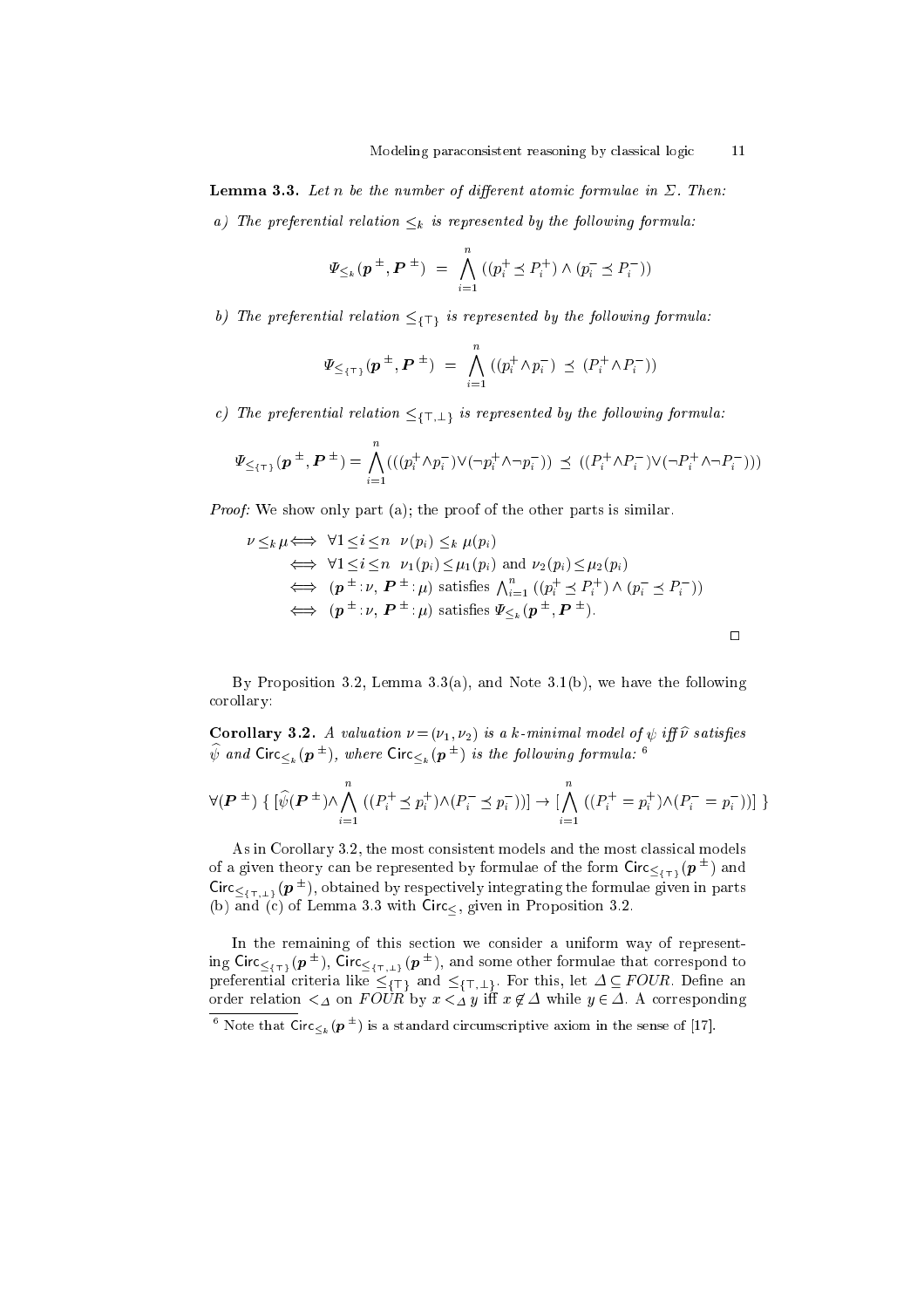### $12$ O.Arieli and M.Denecker

pre-order on  $\nu$  may now be defined as follows: for every  $\nu, \mu \in \nu$  ,  $\nu \leq_{A} \mu$  in for every atom p, the fact that  $\nu(p) \in \Delta$  entails that  $\mu(p) \in \Delta$  as well. The  $\leq_{\Delta}$ -most preferred models of 1 are the  $\leq_{\Delta}$ -minimal elements in  $moa(I)$ , and  $I \models_{\Delta} \psi$  if every  $\leq_{\Delta}$ -most preferred model of  $\Gamma$  is a model of  $\psi$ .

Clearly, f>g and f>;?g are parti
ular ases of , where <sup>=</sup> f>g and  $\Delta = \{\top, \bot\}$ , respectively. Now, the  $\leq_{\Delta}$ -most preferred models of a given theory can be represented by a circumscriptive formula in the following way:

**Definition 3.4.** For  $\Delta \subseteq FOUR$ , let  $A_{\Delta}(p^+, p^-) = \bigvee_{x \in \Delta} A_x(p^+, p^-)$ , where

$$
A_t(p^+, p^-) = p^+ \wedge \neg p^-, \qquad A_f(p^+, p^-) = \neg p^+ \wedge p^-,
$$
  

$$
A_{\perp}(p^+, p^-) = \neg p^+ \wedge \neg p^-, \qquad A_{\perp}(p^+, p^-) = p^+ \wedge p^-.
$$

Similar arguments as those in Lemma 3.3 show that the formula

$$
\Psi_{\leq \Delta}(\boldsymbol{p}^{\pm},\boldsymbol{P}^{\pm}) = \bigwedge_{i=1}^{n} \left( \Lambda_{\Delta}(p_i^+,p_i^-) \preceq \Lambda_{\Delta}(P_i^+,P_i^-) \right)
$$

represents the preferential relation  $\leq_{\Delta}$ . Therefore, by Proposition 3.2,

**Proposition 3.3.** A valuation  $\nu$  is a  $\leq_{\Delta}$ -preferred model of  $\psi$  iff  $\hat{\nu}$  satisfies  $\hat{\psi}$ and the following formula:

$$
\mathsf{Circ}_{\leq_{\varDelta}}(\mathbf{p}^{\pm}) = \forall (\mathbf{P}^{\pm}) \{ \widehat{\psi}(\mathbf{P}^{\pm}) \rightarrow (\Psi_{\leq_{\varDelta}}(\mathbf{P}^{\pm}, \mathbf{p}^{\pm}) \rightarrow \Psi_{\leq_{\varDelta}}(\mathbf{p}^{\pm}, \mathbf{P}^{\pm})) \}.
$$

### 4Experimental study

As we have already noted, all the formulae that are obtained by our method have a circumscriptive form. It is therefore possible to apply, for instance, the formula  $Circ_{\leq k}$ , given in Corollary 3.2, in algorithms for reducing circumscriptive axioms. Below are some simple results obtained by experimenting with su
h algorithm (We have used Doherty, Lukaszewicz and Szalas DLS algorithm  $[8, 9]$ , available at http://www.ida.liu.se/labs/kplab/projects/dls/circ.html). 8

- Consider the theory  $\Gamma = \{Q(a), Q(b), \neg Q(a)\}\,$ , where Q denotes some predicate, and  $a, b$  are two constants. In our context, this theory is translated to  $I = \{Q^+(a), Q^-(b), Q^-(a)\}$ . Circumscribing I where  $Q^-$  and  $Q^-$  are simultaneously minimized, yields the following result:

$$
\forall x \{ (Q^{-}(x) \rightarrow x = a) \land (Q^{+}(x) \rightarrow (x = a \lor x = b)) \}.
$$

Intuitively,  $A_x(p + p)$  expresses that  $\nu(p) = x$  and  $A_{\Delta}(p + p)$  means that  $\nu(p) \in \Delta$ .

th what follows we deliberately consider very simple cases. Our experience is that for more omplex theories the output qui
kly be
omes more ompli
ated, and so not comprehensible by humans (it is manageable in automated computations, though).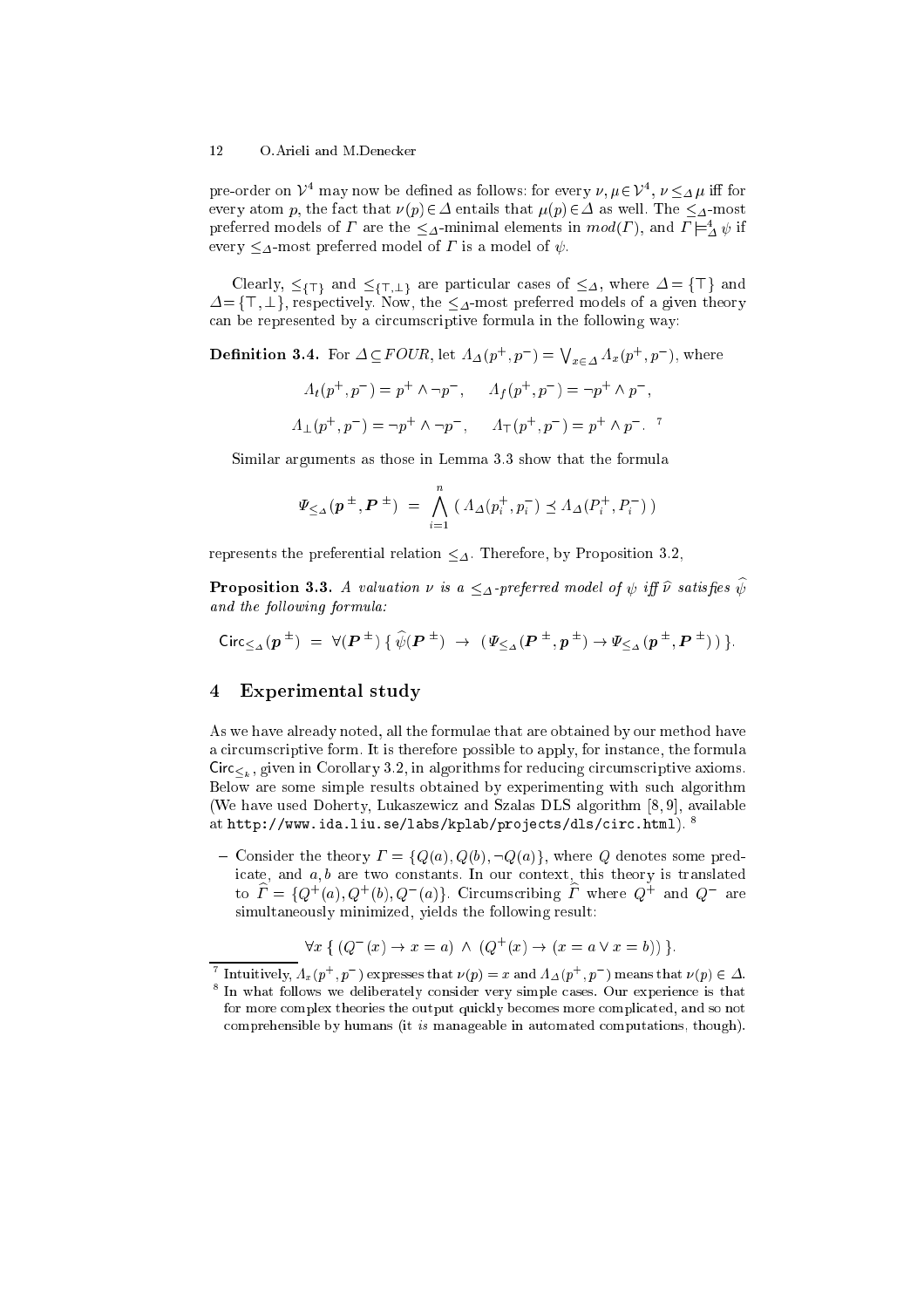$13$ 

It follows, then, that a is the only object for which both  $Q^+(x)$  and  $Q^-(x)$ hold (i.e., a is the only object that is inconsistent w.r.t.  $Q$ ), and b is the only object for which only  $Q_+(x)$  holds. For all the other objects helther  $Q_-(x)$ nor  $Q_{\parallel}$  (x) holds. Le., if  $c \notin \{a, b\}$  then  $Q_{\parallel}(c)$  corresponds to  $\perp$ . This indeed is exactly the  $k$ -minimal semantics of  $\Gamma$ .

Note that the fact that for every object  $x$  different from  $a$  and  $b$  neither  $Q^-(x)$  $\ln Q - (x)$  holds means that the truth values of all the domain elements other than <sup>a</sup> or <sup>b</sup> do not matter in order to satisfy this formula. This information may be important from analysis point of view.

- Suppose that in the previous example one wants to impose the law of excluded middle. It is possible to do so by adding to  $\Gamma$  the restriction  $\psi=$  $\forall x(\mathcal{Q}(x) \lor \neg \mathcal{Q}(x))$ , which is translated to  $\psi = \forall x(\mathcal{Q} \mid (x) \lor \mathcal{Q} \mid (x))$ . Circumscribing  $\widehat{\Gamma} \cup {\{\widehat{\psi}\}}$  yields

$$
\forall x \{ [(Q^+(x) \land x \neq a \land x \neq b) \rightarrow \neg Q^-(x)] \land [(Q^-(x) \land x \neq a) \rightarrow \neg Q^+(x)] \},
$$

which has almost the same meaning as before, except that this time, the combination of this and  $\psi$  means that if  $c \notin \{a, v\}$  then either  $Q^+(c)$  or  $Q_{\perp}(c)$  holds, but not both. It follows, then, that for such  $c, Q(c)$  must have some classical value. Again, this corresponds to what one expects when  $k$ minimizing  $\Gamma \cup \{\psi\}.$ 

# 5

In this paper we have introdu
ed a method for para
onsistent reasoning in knowledge systems by lassi
al se
ond-order formulae. Our method tou
hes upon several important aspects. First, it shows that two-valued reasoning may be useful for simulating inference procedures in the context of many-valued semantics. Second, this approach demonstrates the usefulness of circumscription not only as a general method for non-monotonic reasoning, but also as an appealing technique for implementing paraconsistent reasoning. Finally, this is another evidence to the fact that in many cases concepts that are defined in a "meta-language" (su
h as preferen
e riteria, et
.) an be expressed in the language itself (using, e.g., higher-order formulae). This enables a potentially wide area for practical implementations. For instan
e, we have shown that preferential multiple-valued reasoning can be incorporated with practical applications for automated reasoning and theorem proving.

# Referen
es

- 1. O.Arieli, A.Avron. The logical role of the four-valued bilattice. Proc. LICS'98, pp.218{226, IEEE Press, 1998.
- 2. O.Arieli, A.Avron. The value of the four values. Artificial Intelligence 102(1), pp.97-141, 1998.